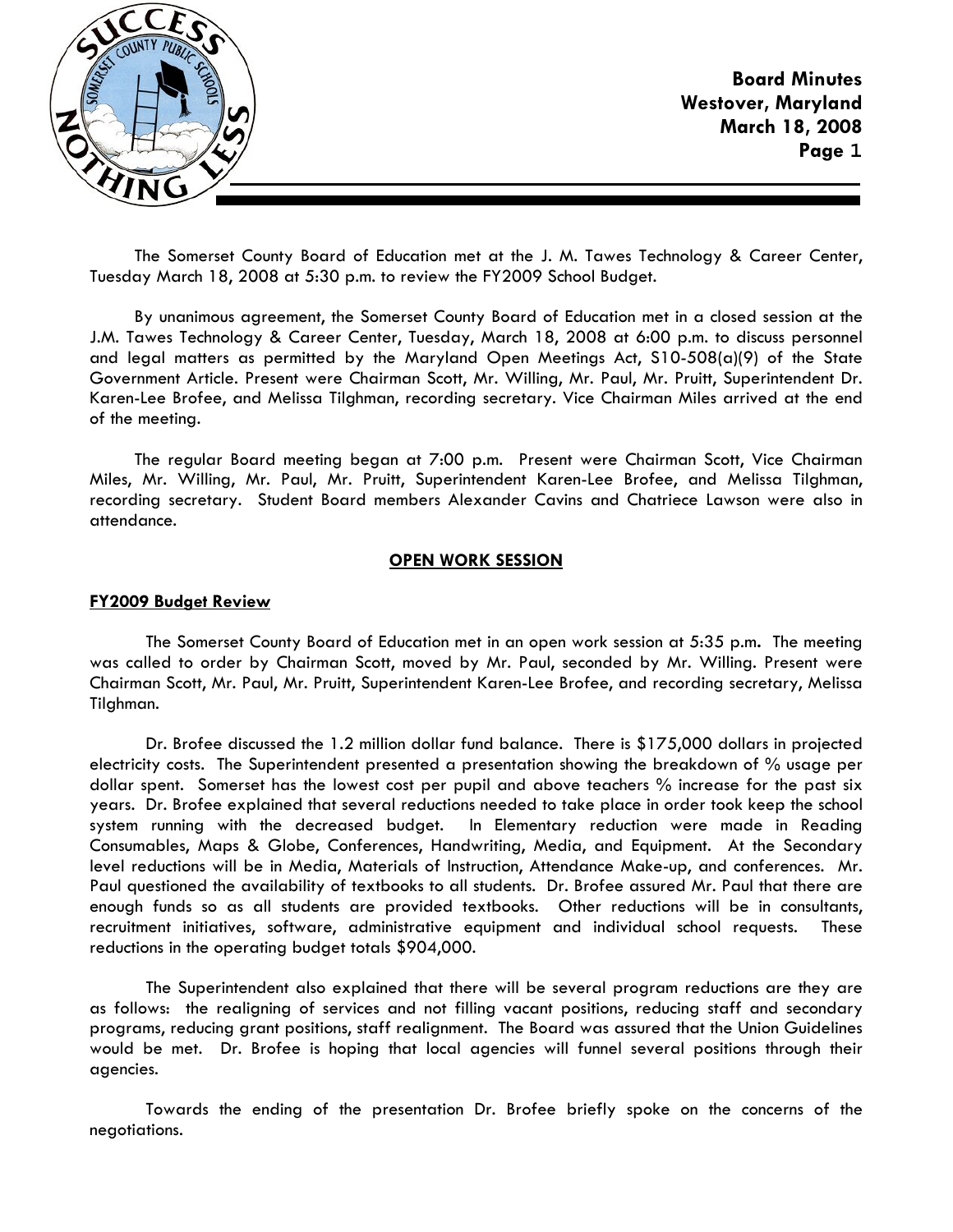# **Parent Recognition**

A light reception was held followed by the introduction of the nominees for Comcast's Parent of the Year by Miss Nelson, Public Relations Specialist. Those nominees were Ngina Mandouma, Janet Hall, Ismael Todman, and Stephanie Kayhan. Each nominee received an appreciation plaque thanking them for the support and commitment to the students of Somerset County.

There were also several volunteer representatives of various schools presented with awards. Those individuals were James Benton, Judy Blake, Lori Dawson, Vincent Jackson, Jean Davis, Ramona Evans, Cleo Horsey, Lorie Long, Rachel Lowe, Michelle Sterling, Darlene Taylor, Sharone Terrell, and Paula Todd.

### **REGULAR SESSION AGENDA**

### **1. Call to Order**

The meeting was called to order by Chairman Scott at 7:00 p.m.

### **2. Roll Call**

The roll was called by Melissa Tilghman indicating that all Board members and the Superintendent were present. Student Board Members Alexander Cavins and Chatriece Lawson were also present.

#### **3. Declaration of Quorum**

Chairman Scott declared a quorum to be present.

### **4. Pledge of Allegiance**

Chairman Scott led the Board in the Pledge of Allegiance

### **5. Approval of Minutes**

A motion was called for by Chairman Scott, moved by Mr. Willing and seconded by Mr. Pruitt to approve the minutes of February 19, 2008. The vote was unanimous.

### **6. Adoption of Agenda**

 A motion was called for by Chairman Scott, moved by Mr. Willing, seconded by Vice Chairman Miles and passed to adopt the agenda as presented. The vote was unanimous.

## **7. Princess Anne Elementary School**

Mrs. Welch presented a very informative report on the happenings at Princess Anne Elementary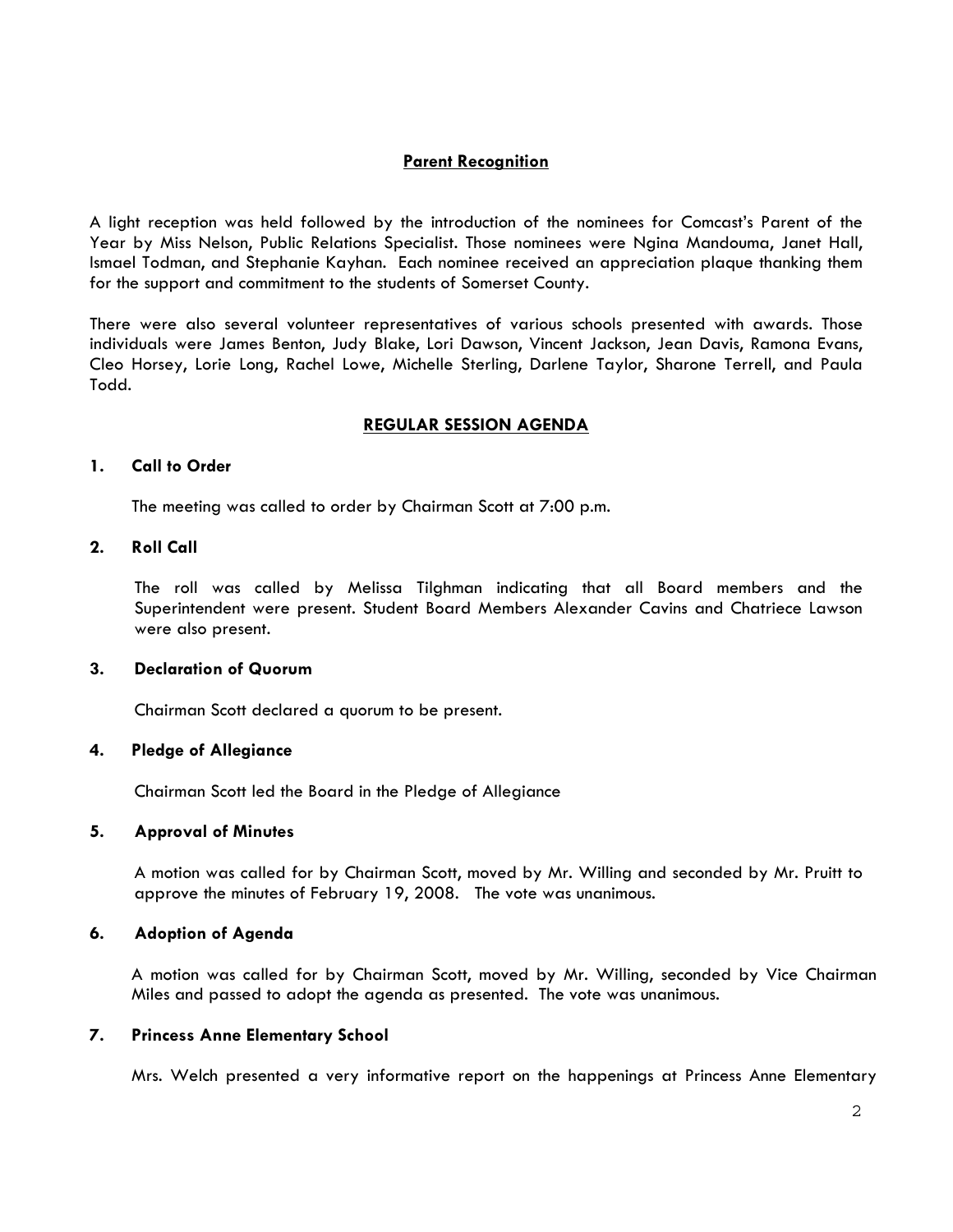School. Student benchmark numbers are increasing with 25% of students exiting out of intervention. Discipline referrals are down and PBIS results are up. Last year there was a 22% discipline referral rate. This year the percentage has dropped to 9%. PBIS incentives are given every month and Wildcat dollars are also given as incentives. Students are enjoying the use of the promethean boards and Mrs. Welch hopes that funds will allow them to receive another board. Princess Anne Elementary held a "Girls Night Out". Parents were entertained with craftmaking among other activities and Mrs. McLaughlin, Student Services Supervisor, was a speaker. Princess Elementary students are given the opportunity to have Student Led Conferences. Students are given a chance to be in charge and obtain different learning experiences from other students. The Board members thanked Mrs. Welch for her report.

# **8. Student Board Members' Reports**

 Student Board member Chatriece Lawson provided the Board with an enlightening report. There was over \$380,000 in scholarships given to several Washington High School students. WHS held a male role model gathering. MSA encouragement activities have been planned throughout all the schools to get students ready for MSA's. Mrs. King's Family and Consumer Science class at Somerset Intermediate School have started the Blue Heron Cafe'. Miss Lawson was proud to announce that the WHS Seniors defeated the Faculty for the first time. Student Board member Alex Cavins reported that all schools were preparing for MSA's. Twenty-one seniors went to Wor-Wic to complete enrollment applications and the National Honor Society Event will be held on March 23, 2008. Chairman Scott thanked both students for their reports.

### **9. Public Participation**

There was no public participation.

### **OLD BUSINESS**

## **10. Finance Report**

It was moved by Mr. Paul, seconded by Mr. Pruitt and passed to approve Mrs. Miller's Audit Bid Proposal award to FAW Casson and Company. A motioned was carried with a unanimous vote by all Board members.

### FY2009 Budget

Dr. Brofee presented an overview of the proposed FY2009 school budget as it was presented in the Open Work Session. Mr. Paul questioned the increased school mandates with the continued decrease in educational funding.

### **Facilities**

Energy Management Conservation Policy #400-3

It was moved by Mr. Paul, seconded by Vice Chairman Miles and passed to approve Mr. Daugherty's Energy Management Conservation Policy #400-33. The vote was unanimous.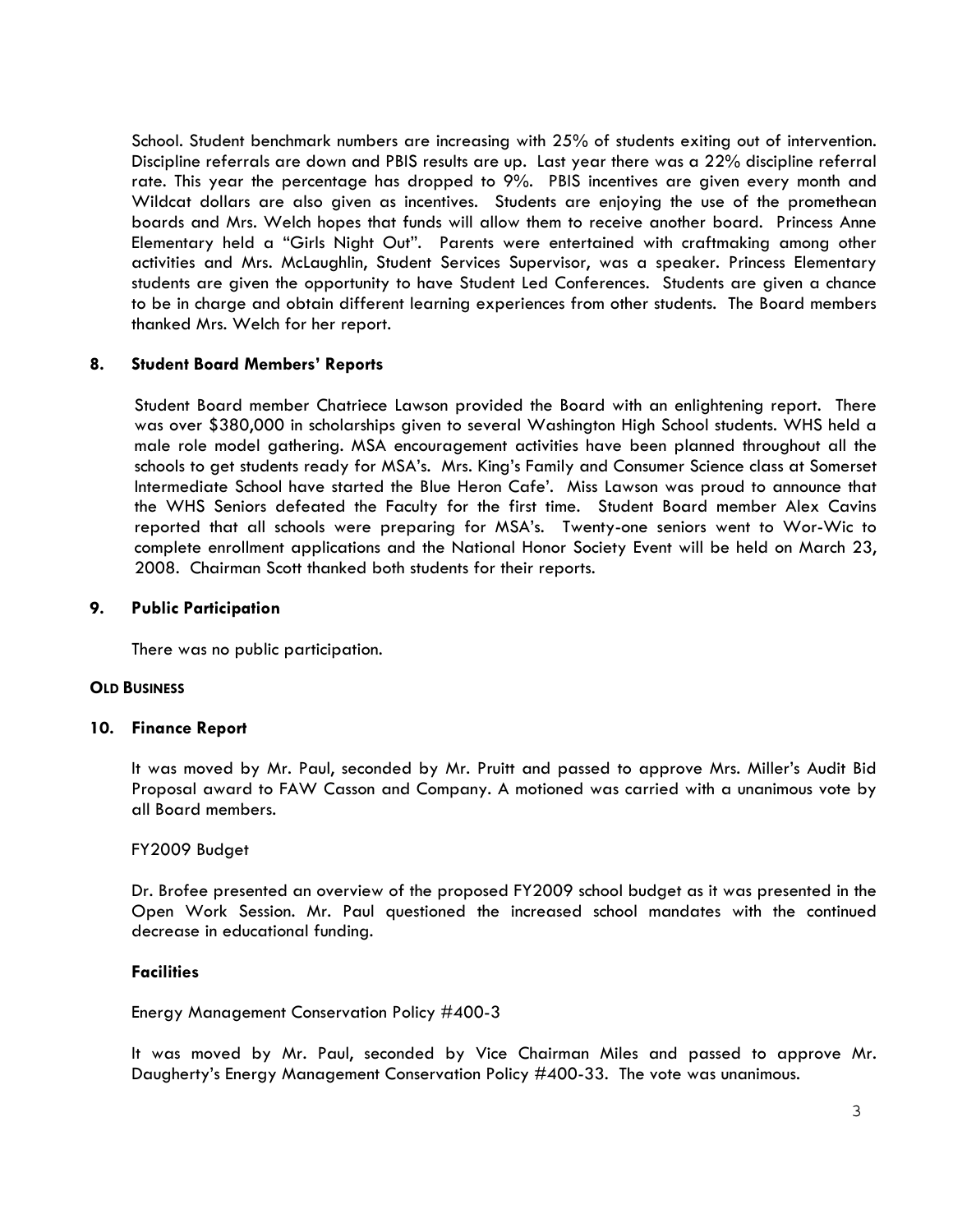#### **Instruction**

Announcement of Approved Calendar A

Mr. Bloodsworth announced the approval of the 2008-2009 School Calendar A which was taken by a poll over the telephone.

2008 Student Testing Calendar

Ms. Carter provided an overview of the MSA, HSA, and Dibels Testing Schedule Calendar. Chairman Scott thanked her for the information.

#### **Policies**

It was moved by Mr. Willing, seconded by Mr. Pruitt and passed to approve Mr. Lawson's amended and revised Ethics Regulations Policy #100-3. Policy #700-03, Conflict of Interest was eliminated. The vote was unanimous.

#### **NEW BUSINESS**

#### **11. Finance Report**

Mrs. Miller presented the Monthly Finance and Food Service Report. Both Reports are looking great at this time. Chairman Scott thanked Mrs. Miller for the information.

#### **Human Resources Report**

New Hires, Retirees, and Resignations

A motion was called for by Chairman Scott, moved by Mr. Paul, seconded by Mr. Willing and passed to approve Mr. Lawson's Human Resources Report. The vote was unanimous.

### **Out of State Travel**

There was no Out of State Travel to report.

#### **Facilities**

### **Contract Approval for Bus Route #5**

It was moved by Mr. Paul, seconded by Vice Chairman Miles and passed to approve Mr. Daugherty's request to award Joe Asonavich the contract for bus #5. The vote was unanimous.